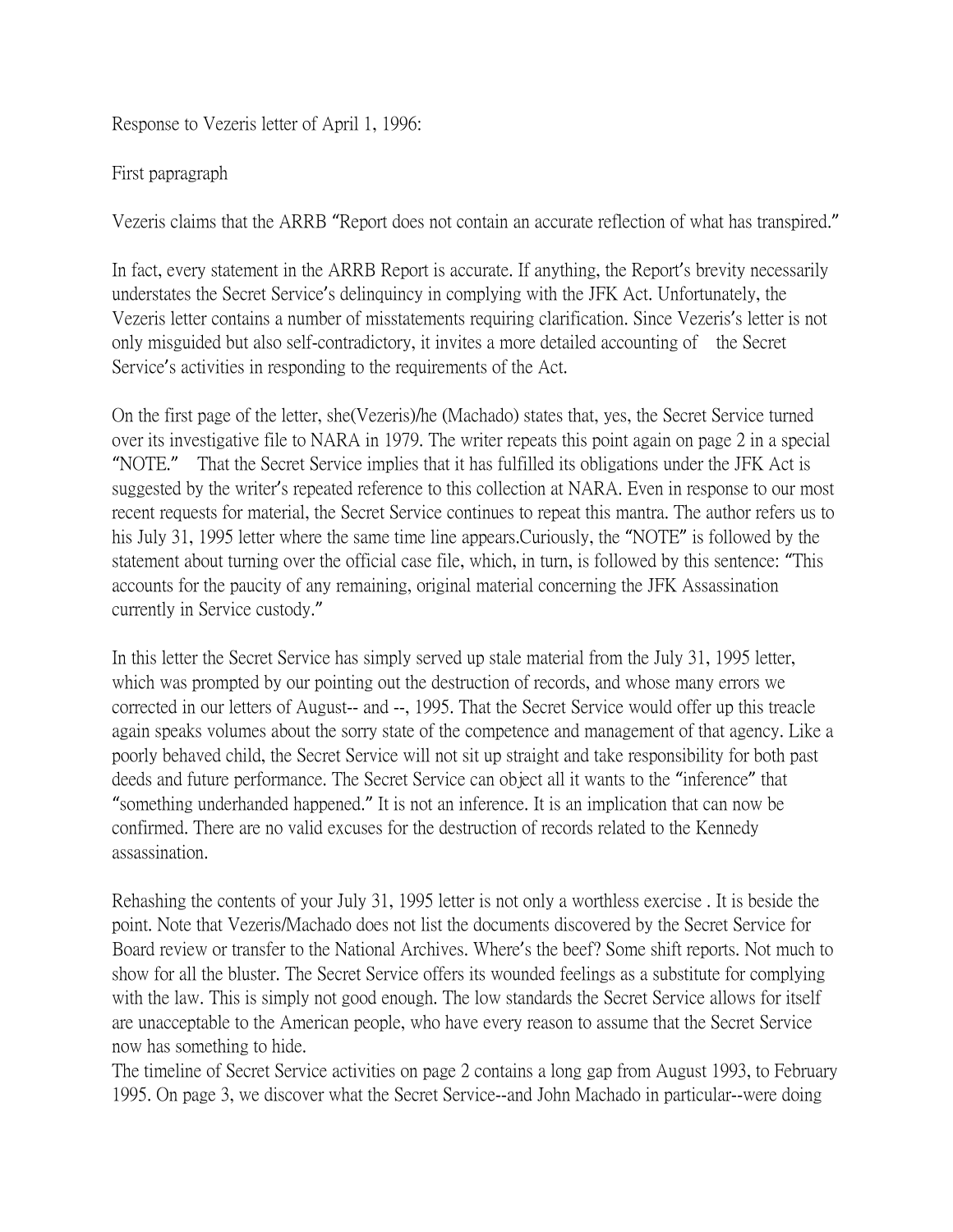in the months in between these two dates. Page 3 contains such stunning confessions of incompetence-- not to mention dissimulation-- that a close reading will yield for the careful observor evidence "that something underhanded occurred."

First, consider the self-contradictions that lead to the conclusion that this letter documents either incompetence or venality--there is no other choice. On the first page of the letter, Vezeris (Machado) begins his/her timeline with the following: "In December 1992, NARA convenes a meeting of all agency records officers to establish procedures for collecting JFK `assassination records', [sic] and to give guidance on searching for relevant documents." Having received this guidance from the National Archives on compliance with the JFK Act, the records officer who attended this session, John Machado, subsequently reviewed Secret Service Protective Reports for President Kennedy in the 1961-1963 period, and together with National Archives personnel, set these records on a schedule for destruction. Impossible as this seems, these protective surveys should have been saved for two additional reasons unrelated even to the JFK Act. One is that these records had been scheduled for permanent retention in 1974. Twenty years ago, archivists and Secret Service representatives understood the significance of records highly relevant to the protection of President Kennedy. Second, according to the Secret Service's own guidelines, protective reports should be saved for future reference and security planning. In short, the rescheduling of these particular records for destruction raises serious questions about the institutional competence of the Secret Service to maintain its own records. That records already scheduled for permanent retention and eventual transfer to the National Archives were actively singled out for destruction in 1994 clearly suggests wrongdoing.

Further evidence of the levels of incompetence at the Secret Service lies in the letter writer's assertion that "At the time of destruction, Secret Service and National Archives personnel involved in that process had no reason to believe that this material [the protective surveys] was reviewed by the HSCA, and therefore considered by the ARRB to be an `assassination record'."[sic] In August 1993, the National Archives forwarded HSCA documents to the Secret Service, which was supposed to recommend postponements on documents in which the Secret Service had equities. On page 2, Machado mistakenly assumed that the Secret Service owns these documents. The Secret Service had equities in documents *owned by Congress*. NARA invited the Secret Service to review them. That the ownership of these records is in dispute even at this late date in the John Machado's mind is further testimony tohis incompetence. That aside, if the Secret Service had undertaken a timely review of HSCA records, someone in the liaison office might have noticed that a report by HSCA researcher, Eileen Dinneen, was based exclusively on the now destroyed records. Since the Secret Service did not undertake to review these documents until *after* August 15, 1995, the records officer was apparently blissfully unaware of their special status under the JFK Act.

More. The letter writer admits to his deepening confusion by announcing that only after the ARRB had defined "assassination record" could he tell that the protective surveys qualified. Congressional intent is clearly stated in the statute: All records reviewed by the HSCA, the Warren Commission, the Church Committee, and the Pike Committee are by definition "assassination records." Congress made that point clear in October 1992. The records officer at the Secret Service is alone in his